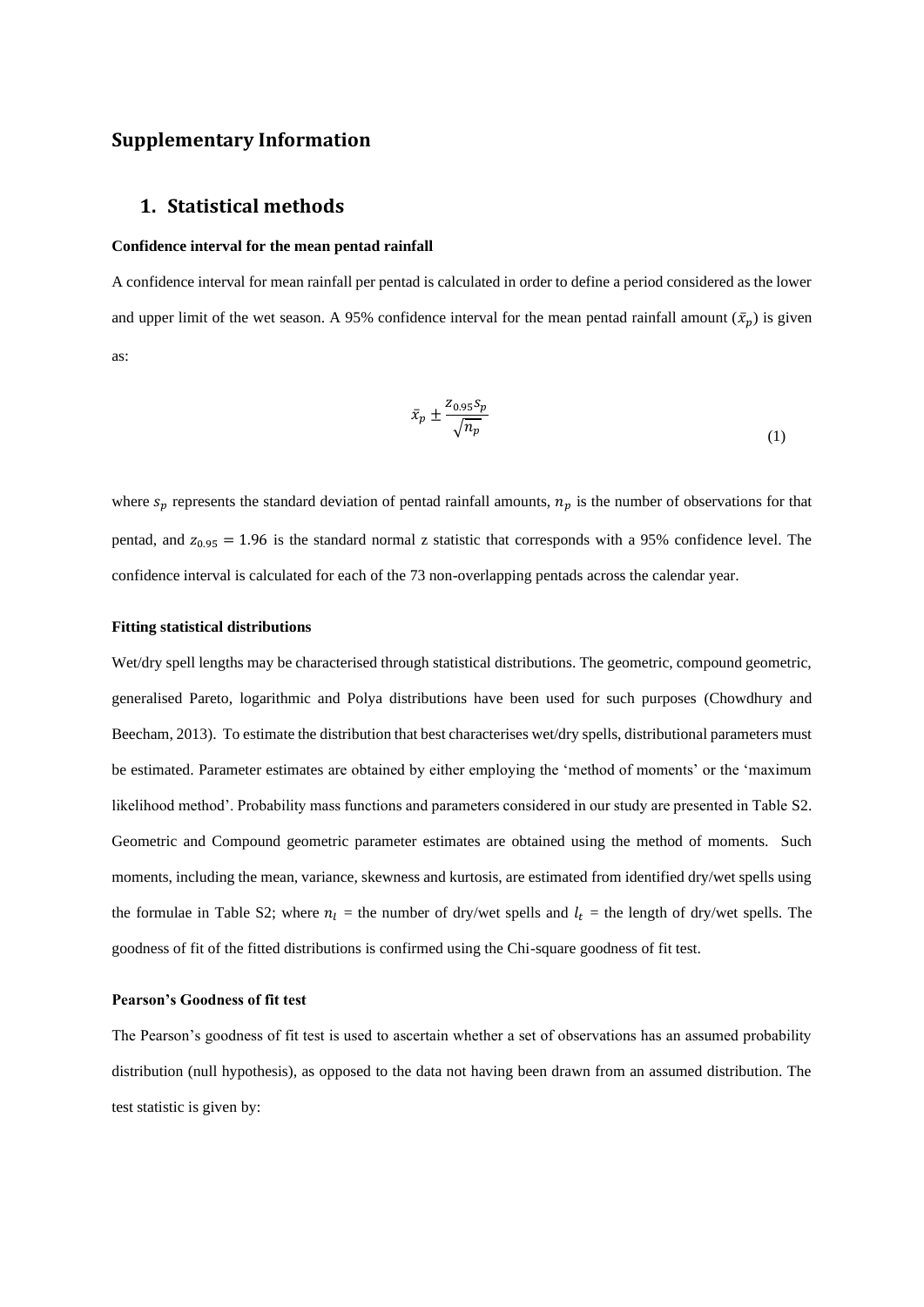$$
\chi^2 = \sum_{l=1}^{L} \frac{(O_l - E_l)^2}{E_l^2}
$$
 (2)

where  $O_l$  are the observed frequencies of wet/dry spells of length l, and  $E_l$  are the expected frequencies of spells of length *l*, given the assumption of a specified distribution. The distributions tested in this study are provided in Table S2.

# **2. Supplementary Tables**

Table S1: Statistical distributions and parameters fitted on wet and dry spell lengths. The letters a, b, d, m and p are distribution parameters. Formulae for parameter estimates are given below using sample data spell lengths  $(l_t)$ combined for each year (t).

| <b>Distribution</b> | <b>Probability mass function</b>                                 | <b>Parameters</b>                                             |
|---------------------|------------------------------------------------------------------|---------------------------------------------------------------|
| Geometric           | $f(x) = p(1-p)^{x-1}$                                            | $p=1/\mu$                                                     |
| Compound geometric  | $f(0) = \frac{b}{a-1}$<br>$f(x) = \frac{(a-x-2)f(x-1)}{a+b+x-1}$ | $a = (\mu - 1)(b - 1)$<br>$b = \frac{2s^2}{\mu(1-\mu) + s^2}$ |

| Parameter | Sample Estimate                                                                    |
|-----------|------------------------------------------------------------------------------------|
| Mean      | n <sub>I</sub><br>$\mu =$<br>$t = 1$                                               |
| Variance  | n <sub>I</sub><br>$\sum (l_t - \mu)^2$<br>$s^2 = -$<br>$n_l$ -<br>$\overline{t=1}$ |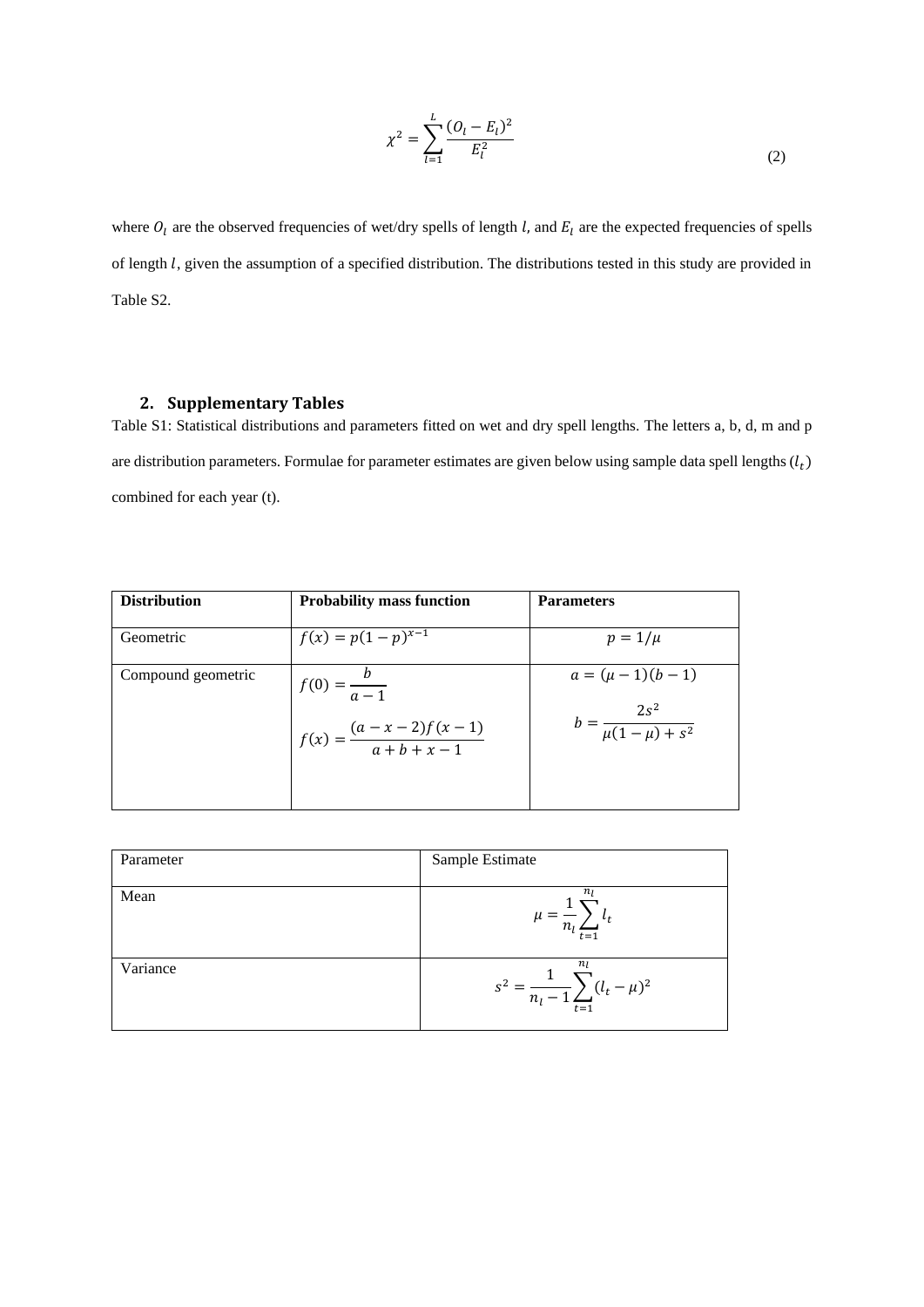# **Pentad Summary**

Table S2(a): Pentad profiles per decade at Maitland. Pentad long-term mean = 8.44mm and dry pentads have < 5mm of rain. Pentad 19-24 (1-30 April); Pentad 25-30 (1-30 May); Pentad 51-55 (8 September -2 October); and Pentad 56-61(3 October –1 November).

| Decade        | Lowest     | Highest      | N° of Pentads | $N^{\circ}$ of dry | Peak Pentad | Peak Pentad |
|---------------|------------|--------------|---------------|--------------------|-------------|-------------|
|               | pentad     | pentad above | above mean    | pentads            |             | rainfall    |
|               | above mean | mean         |               |                    |             |             |
| 1906 - 1909   | 19         | 60           | 28            | 9                  | 44          | 35.0        |
| 1910 - 1919   | 19         | 58           | 32            | 8                  | 28          | 33.0        |
| 1920 - 1929   | 24         | 56           | 23            | 13                 | 32          | 24.1        |
| 1930 - 1939   | 26         | 56           | 21            | 13                 | 44          | 15.4        |
| 1940 - 1949   | 19         | 52           | 26            | 10                 | 30          | 20.4        |
| 1950 - 1959   | 20         | 60           | 33            | 5                  | 22          | 23.9        |
| 1960 - 1969   | 21         | 58           | 26            | 10                 | 32          | 27.1        |
| 1970 - 1979   | 24         | 59           | 29            | 10                 | 33          | 26.5        |
| 1980 - 1989   | 20         | 56           | 28            | 11                 | 40          | 23.9        |
| 1990 - 1999   | 19         | 59           | 34            | 5                  | 38          | 38.3        |
| $2000 - 2009$ | 20         | 59           | 31            | $\tau$             | 38          | 23.8        |
| $2010 - 2018$ | 19         | 61           | 28            | 13                 | 42          | 25.5        |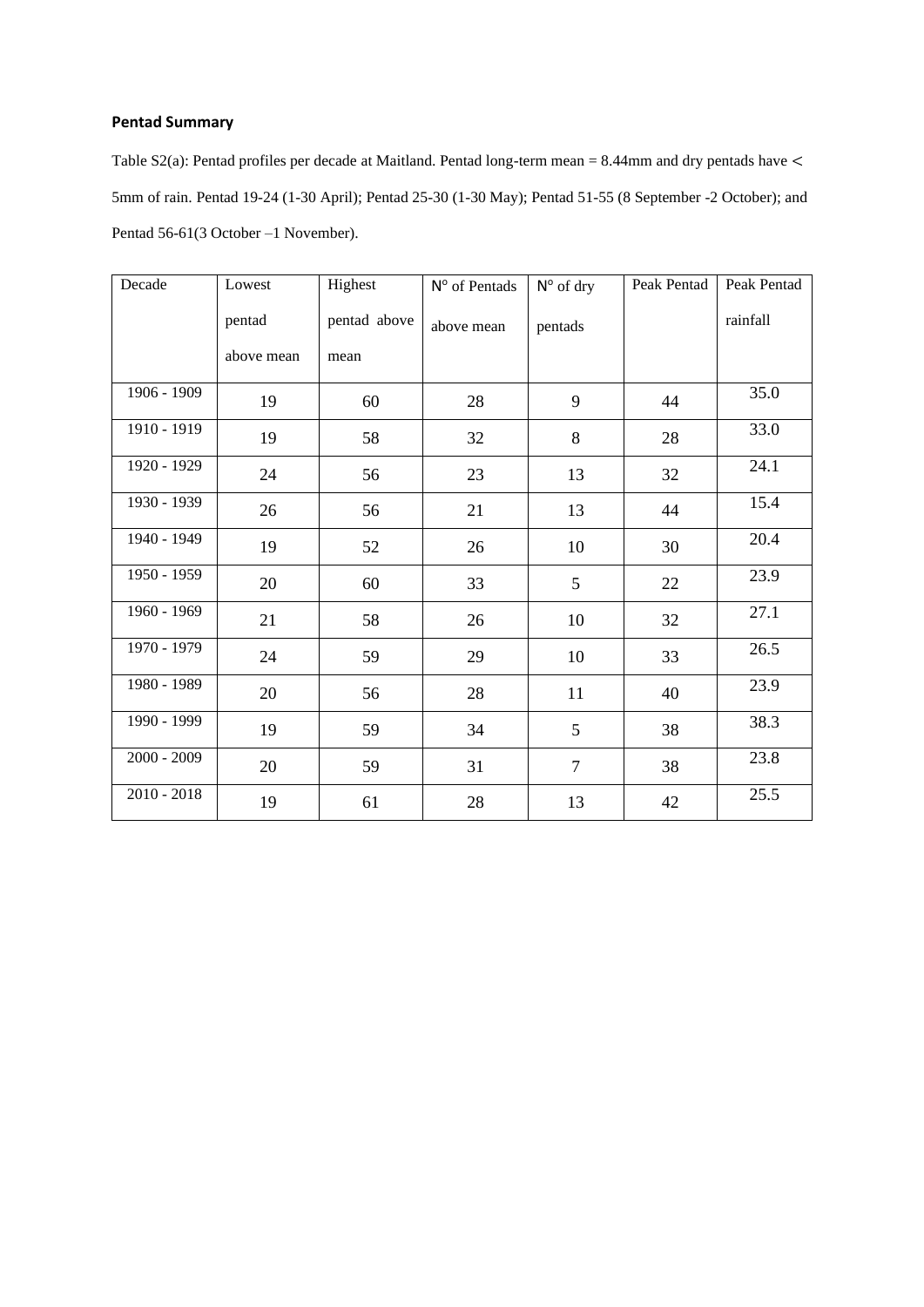Table S2(b): Pentad profiles per decade at Kirstenbosch. Pentad long-term mean = mm and dry pentads have < 5mm of rain. Pentad 19-24 (1-30 April); Pentad 25-30 (1-30 May); Pentad 51-55 (8 September -2 October); and Pentad 56-61(3 October –1 November).

| Decade        | Lowest     | Highest<br>N <sup>o</sup> of Pentads |            | $N^{\circ}$ of dry | Peak Pentad | Peak Pentad |  |
|---------------|------------|--------------------------------------|------------|--------------------|-------------|-------------|--|
|               | pentad     | pentad above                         | above mean | pentads            |             | rainfall    |  |
|               | above mean | mean                                 |            |                    |             |             |  |
| 1915 - 1919   | 22         | 61                                   | 26         | 3                  | 41          | 84.5        |  |
| 1920 - 1929   | 23         | 56                                   | 27         | 3                  | 32          | 62.2        |  |
| 1930 - 1939   | 26         | 58                                   | 23         | $\mathbf{1}$       | 47          | 46.0        |  |
| 1940 - 1949   | 19         | 61                                   | 31         | $\overline{2}$     | 40          | 64.4        |  |
| 1950 - 1959   | 20         | 56                                   | 34         | $\boldsymbol{0}$   | 40          | 72.8        |  |
| 1960 - 1969   | 21         | 58                                   | 28         | $\mathbf{1}$       | 32          | 70.3        |  |
| 1970 - 1979   | 20         | 59                                   | 30         | $\mathbf{1}$       | 32          | 65.3        |  |
| 1980 - 1989   | 23         | 56                                   | 25         | $\overline{2}$     | 27          | 73.0        |  |
| 1990 - 1999   | 22         | 59                                   | 30         | $\overline{2}$     | 40          | 79.2        |  |
| $2000 - 2009$ | 20         | 54                                   | 27         | $\mathbf{0}$       | 49          | 49.7        |  |
| $2010 - 2018$ | $22\,$     | 54                                   | 29         | 3                  | 30          | 58.2        |  |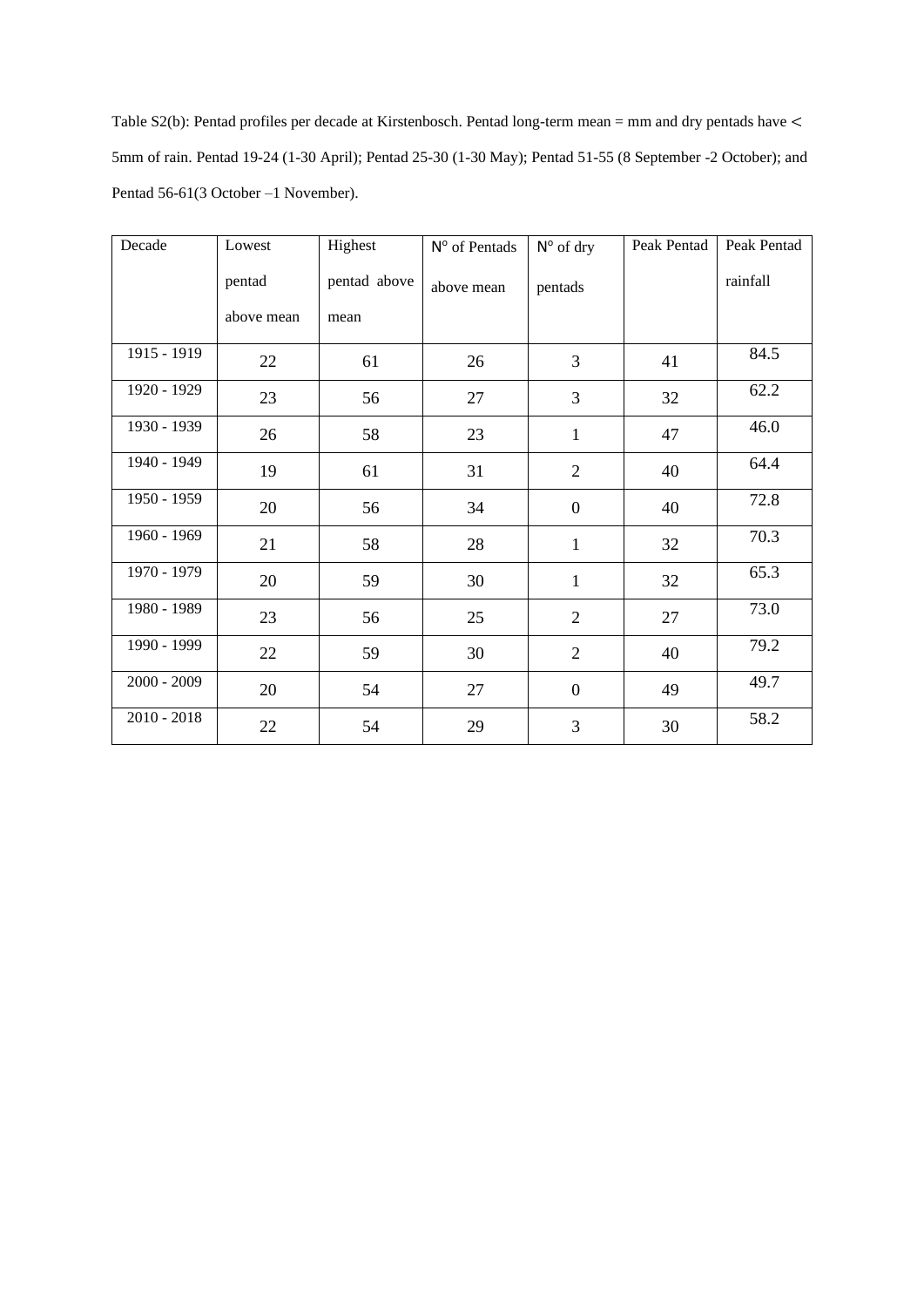Table S2(c): Pentad profiles per decade at Cape Town Int. Pentad long-term mean = mm and dry pentads have < 5mm of rain. Pentad 19-24 (1-30 April); Pentad 25-30 (1-30 May); Pentad 51-55 (8 September -2 October); and Pentad 56-61(3 October –1 November).

| Decade        | Lowest     | Highest      | N° of Pentads | $N^{\circ}$ of dry | Peak Pentad | Peak Pentad |
|---------------|------------|--------------|---------------|--------------------|-------------|-------------|
|               | pentad     | pentad above | above mean    | pentads            |             | rainfall    |
|               | above mean | mean         |               |                    |             |             |
| 1950 - 1959   | 20         | 60           | 34            | 6                  | 36          | 29.4        |
| 1960 - 1969   | 21         | 58           | 28            | $\overline{7}$     | 28          | 30.9        |
| 1970 - 1979   | 24         | 51           | 25            | 5                  | 43          | 23.1        |
| 1980 - 1989   | 20         | 59           | 29            | 12                 | 36          | 22.1        |
| 1990 - 1999   | 19         | 60           | 33            | 5                  | 35          | 25.7        |
| $2000 - 2009$ | 20         | 54           | 28            | $\overline{7}$     | 44          | 21.7        |
| $2010 - 2018$ | 25         | 54           | 24            | 12                 | 31          | 23.0        |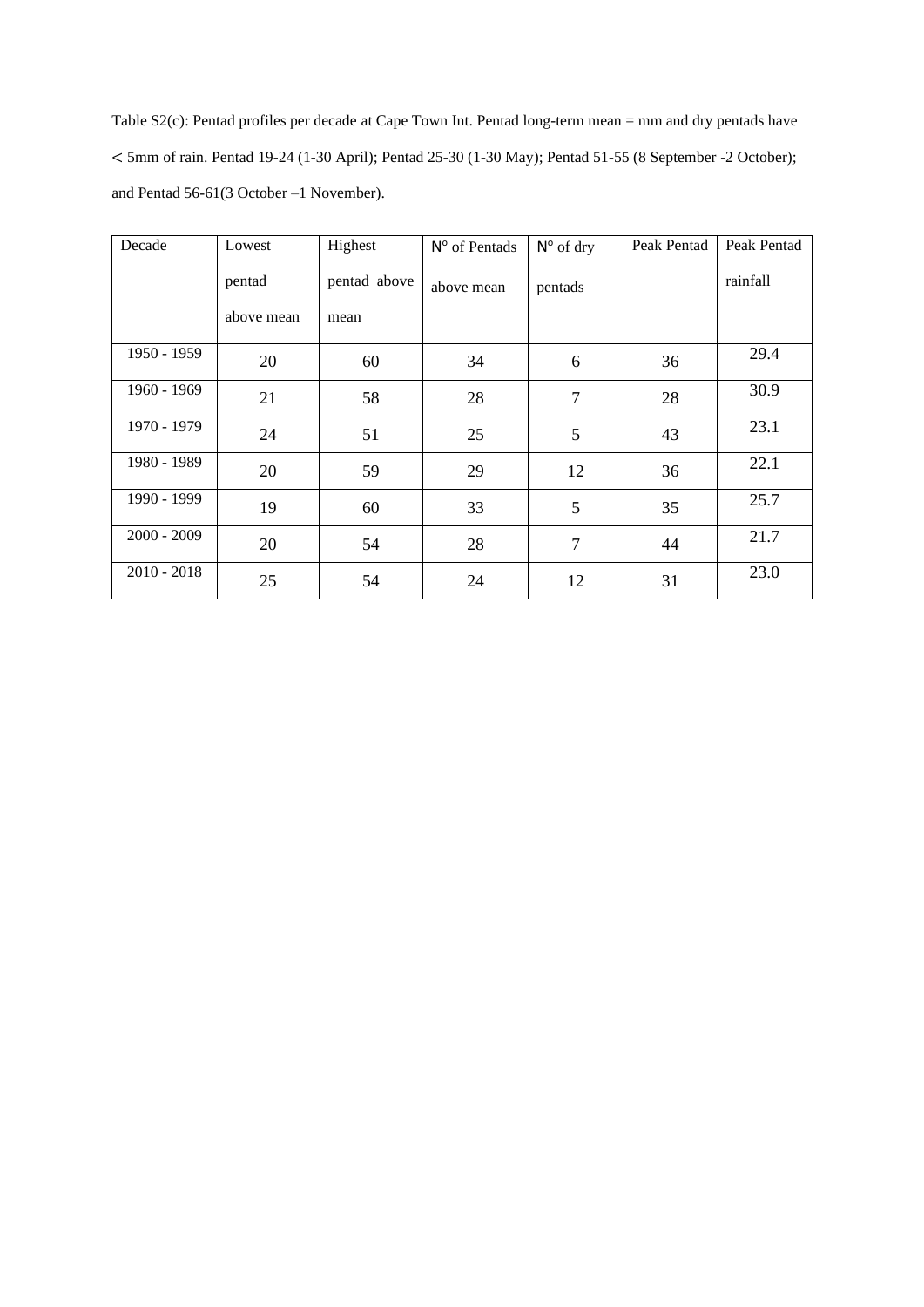### **3. Supplementary Figures**

Figure S1: Statistical probability distributions of wet and dry spells (during the wet season). Blue solid line represents the observed probabilities and the red dotted line represents the fitted distribution (using geometric and compound geometric distributions). The cumulative distribution functions for wet and dry spells with blue dashed lines indicating the 95<sup>th</sup> percentile.



#### (a) Probability distributions



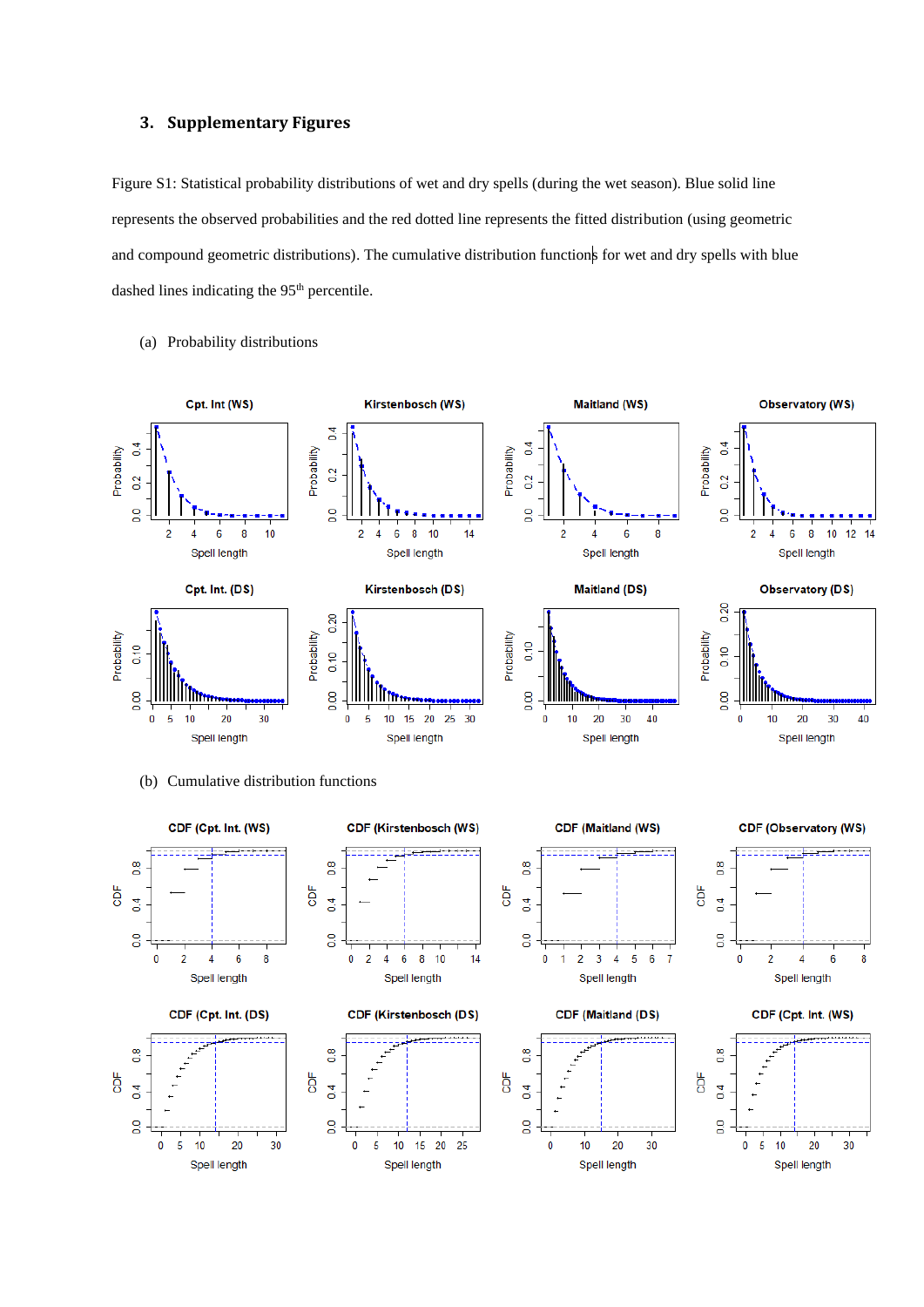Figure S2: Frequencies of extreme (95<sup>th</sup> and 99<sup>th</sup> percentile) for wet and dry spells (during the wet season). Blue dashed lines represent the mean number (frequency) of extreme wet spells over the full record at that station.



(a) Upper 5% (95<sup>th</sup> percentile) and Upper 1% (99<sup>th</sup> percentile) for wet spells at each station.

(b) Upper 5% (95<sup>th</sup> percentile) and Upper 1% (99<sup>th</sup> percentile) for dry spells at each station.

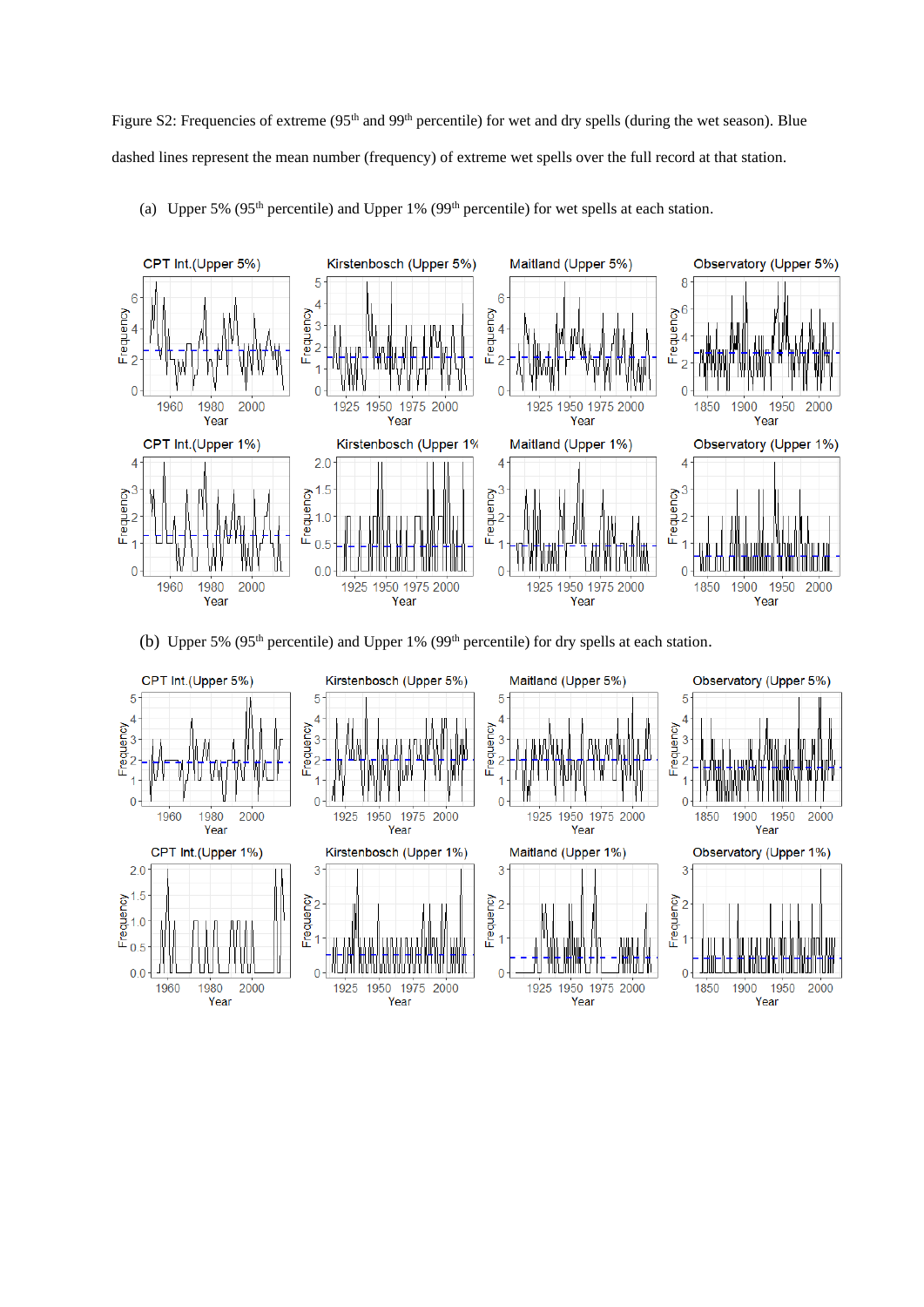Figure S3: Pentad rainfall profiles for each station: (a) Maitland (b) Kirstenbosch and (c) Cape Town International, with mean rainfall (MR) pentad totals for each decade. Red dashed line = long-term pentad average  $(\overline{D})$  using all pentads of the year and all years for the length of each station record. Blue dashed line = 5mm, which separates wet and dry pentads. The horizon plots are plotted for difference in the pentad mean relative to the overall long-term pentad mean for the series. Positive values (blue) represent pentad mean values above the overall long-term pentad mean.

(a) Maitland Pentad profile





**Maitland Pentad Profiles**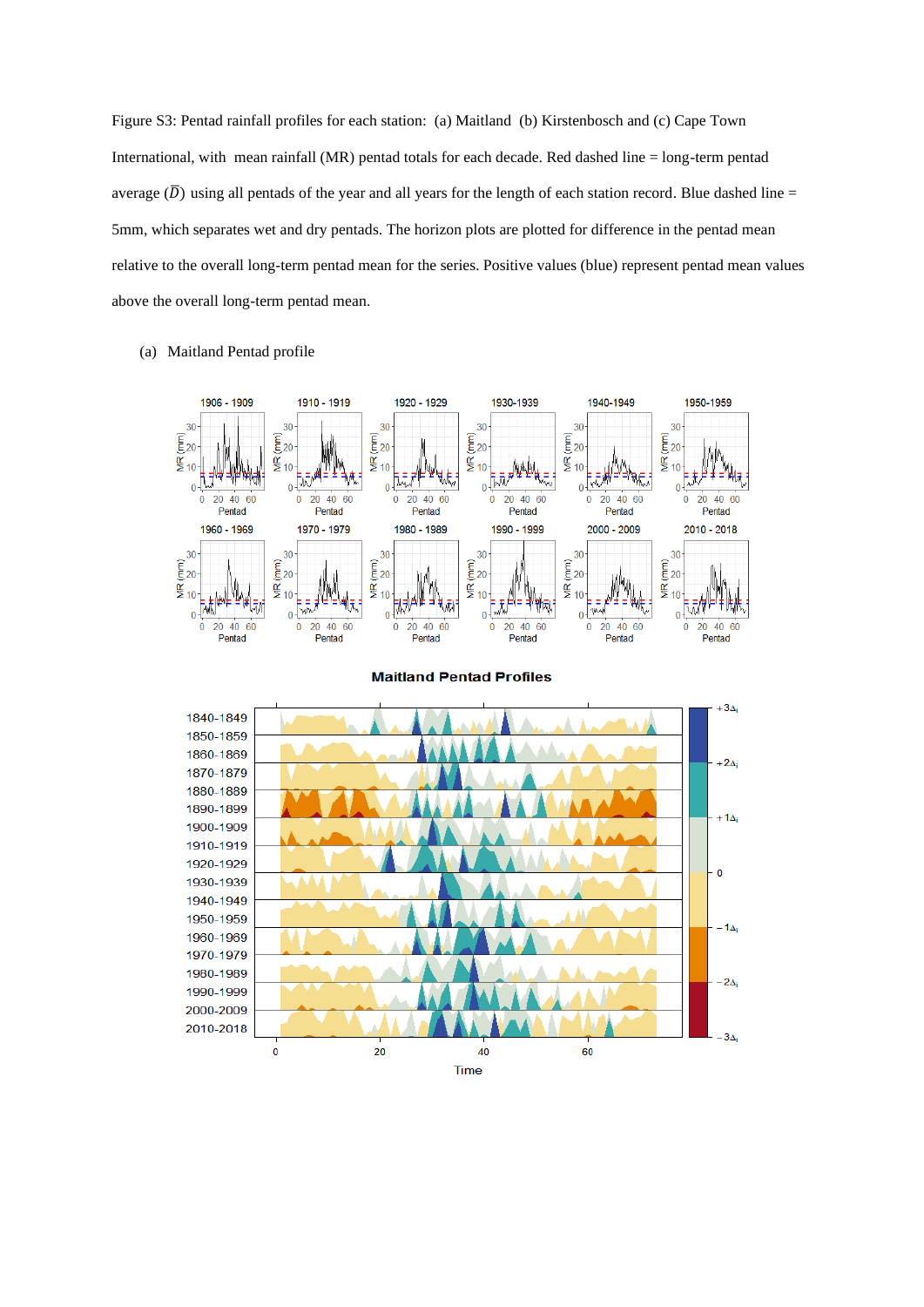(b) Kirstenbosch Pentad profiles



**Kirstenbosch Pentad Profiles** 

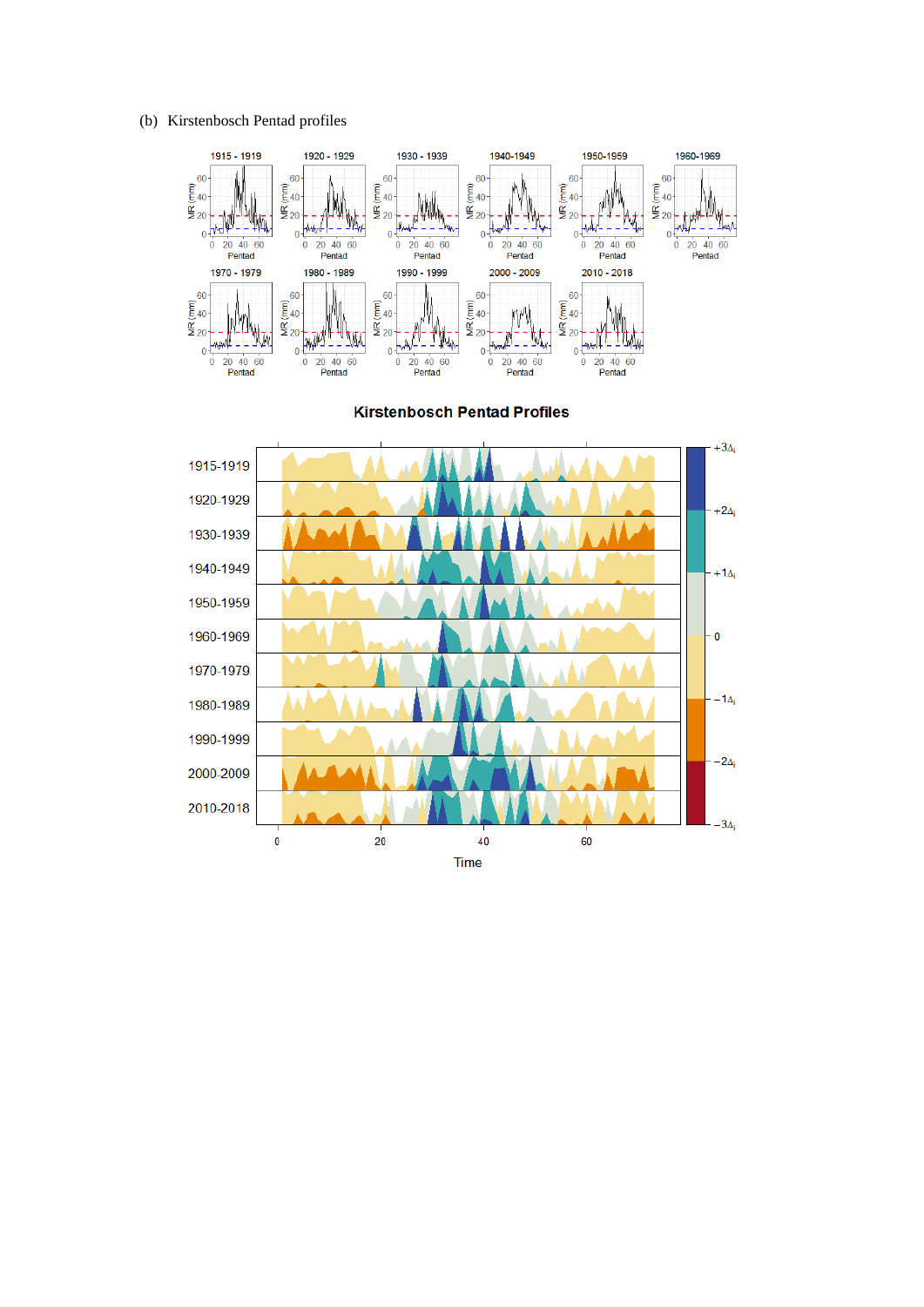### (c) Cape Town International



**CPT Int. Pentad Profiles**